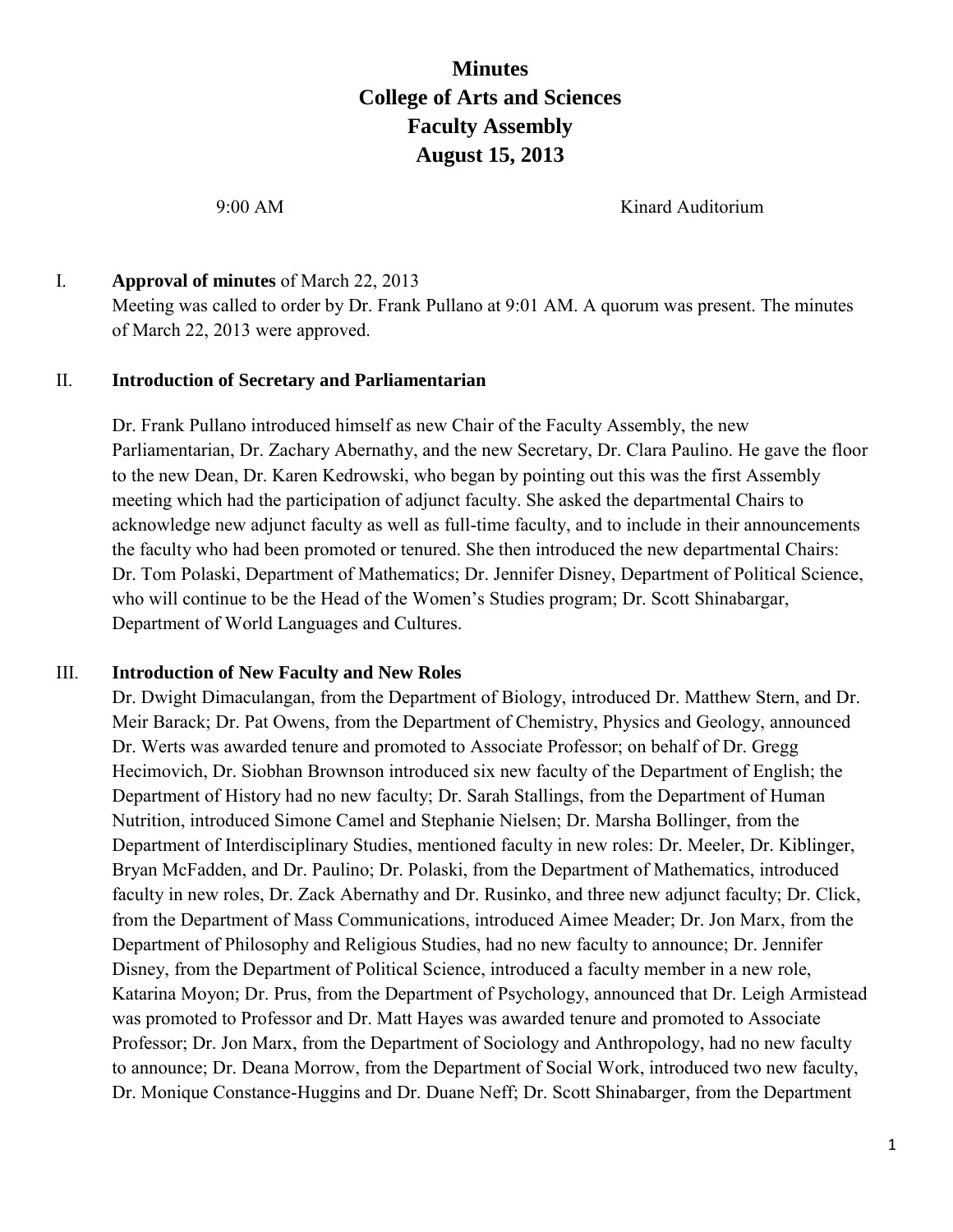of World Languages and Cultures, introduced two new faculty, Dr. Adam Glover and Dr. Anna Igou.

Dr. Pullano invited the new Provost, Dr. Debra Boyd, to take the floor. Dr. Boyd spoke of her role as Provost as an indication of the primacy of the academic program at Winthrop, and reminded the Assembly of the President's words about recruitment and retention goals. She invited us to think of these goals at the micro-level, with each department doing its best to increase recruitment and retention rates. She stressed also that higher retention and attainment rates will not mean a downgrading of our programs.

# IV. **Presentation of College of Arts and Sciences Faculty Awards**

Dr. Kedrowski presented the Outstanding Advisor Award to Dr. Frank Pullano due to his contribution to retention through the LEAP program. The Arts and Sciences Undergraduate Research Faculty Mentor Award 2013 was presented to Dr. Jason Hurlbert.

# V. **Report from the Curriculum Committee**

Dr. Kristin Kiblinger presented a report from the Curriculum Committee.

- 1. The following course change proposal was approved by the body: Department of English: modify ENGL 305 Shakespeare
- 2. The following program change proposal was approved by the body: Department of Interdisciplinary Studies: modify minor in African American Studies
- 3. Blanket petitions from the following departments:
	- English: that students in B.A. in ENGL-LLAN track, all catalogs, be allowed to count the new course ENGL 307 (The Arthurian Tradition) in the "British Literature" string of requirements.
	- Human Nutrition: that students in the B.S. in Nutrition Science program, all catalogs, be permitted to sub CHEM 523 for CHEM 521.
	- Interdisciplinary Studies: that African American Studies minors receive elective credit for THRT 442 (which has replaced THRT 212).
	- Political Science: that PLSC 390 meet the major requirement as an advanced course in American Government/Politics when offered as South Carolina Government and Politics, for all catalogs and all options.
	- Political Science: that PLSC 390 meet the major requirement for Comparative Politics/International Relations when offered as Middle East Politics, for all catalogs and options.
	- Social Work: that the requirement of SCWK 201 be waived for the social work major and for the minor in social welfare, all catalogs. (This course no longer exists; its content was absorbed into SCWK 200.)
	- 16 student petitions were reviewed; 15 were approved and 1 was denied.

# **VI. Report from the Nominating Committee**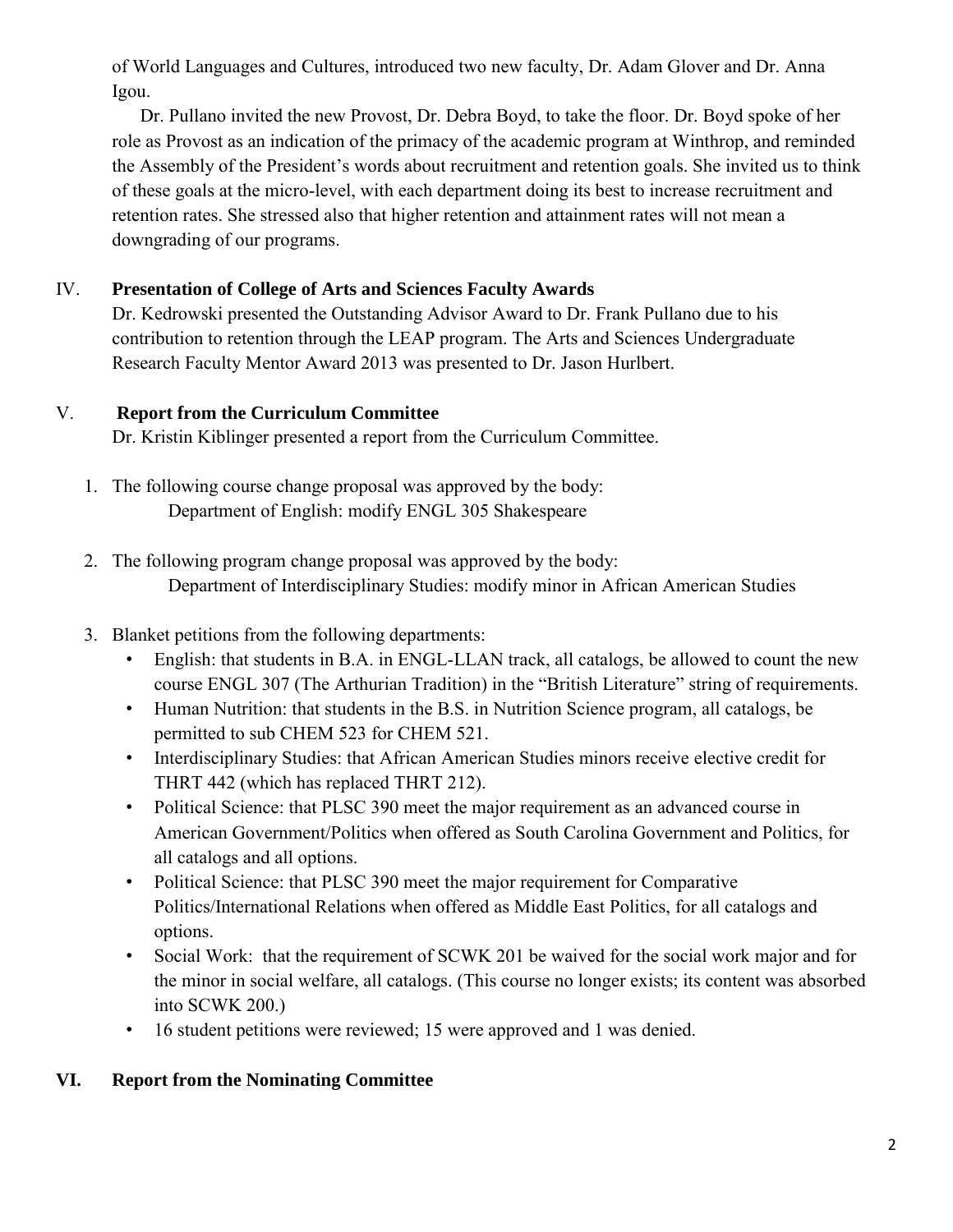Chair Jeannie Haubert said there was no official report, but there will be an election on August  $30<sup>th</sup>$ meeting. There are vacancies in the Curriculum Committee, Academic Council, and Academic Freedom and Tenure. There are nominees, but if there are other people the Assembly would like to nominate, they should send proposals by email; they can still be added to the ballots.

#### **VII. Other Committee Reports**

There were no other committee reports.

#### **VIII. Unfinished Business**

The Dean opened a discussion on the proposed added language for college statement on student intellectual development.

#### **Proposed Added Language for College Statement on Student Intellectual Development**

1. Tenure:

"When considered for tenure, a faculty member should have demonstrated a consistently effective record in the area of Student Intellectual Development. Evidence should be provided that illustrates that the faculty member addresses appropriate student learning objectives; handles routine course issues; maintains accessibility to students through a variety of modes of communication; designs and administers assessments in a fair and consistent manner; and reflects appropriately on teaching effectiveness in ways that show s/he is responsive to feedback from students, peers, chair, and Dean. Individuals are expected to maintain these expectations throughout a tenured appointment with appropriate growth."

Dr. Greg Oakes declared that he was not prepared to vote on all the proposed changes today as they contained much information and he had only had access to them the day before. The Dean answered that the Assembly could discuss them during this meeting and vote on them later; these changes will not be operative this year anyway because they will have to be reviewed by the Faculty Conference Rules Committee. One faculty member proposed adding the adjective "reasonable" to the phrase "maintains accessibility to students." Dr. Jeff Sinn commented he did not see markers of excellence in the statement, for example, in reference to tests requiring higher order thinking or deep learning. In this respect, he felt there was better language in previous iterations of the document. The Dean suggested we look at the language of the other levels to see whether this question was addressed at those levels.

2. Associate Professor:

"For promotion to the rank of Associate Professor, a faculty member must demonstrate all the characteristics described for tenure. In addition, the faculty member should provide evidence of ways in which s/he engages with students in meaningful ways outside of the traditional classroom/lab environment through activities that include but are not limited to mentoring, supervision of undergraduate research, or supplemental academic support. An Associate Professor is involved in curriculum development at the course and department levels. Finally an Associate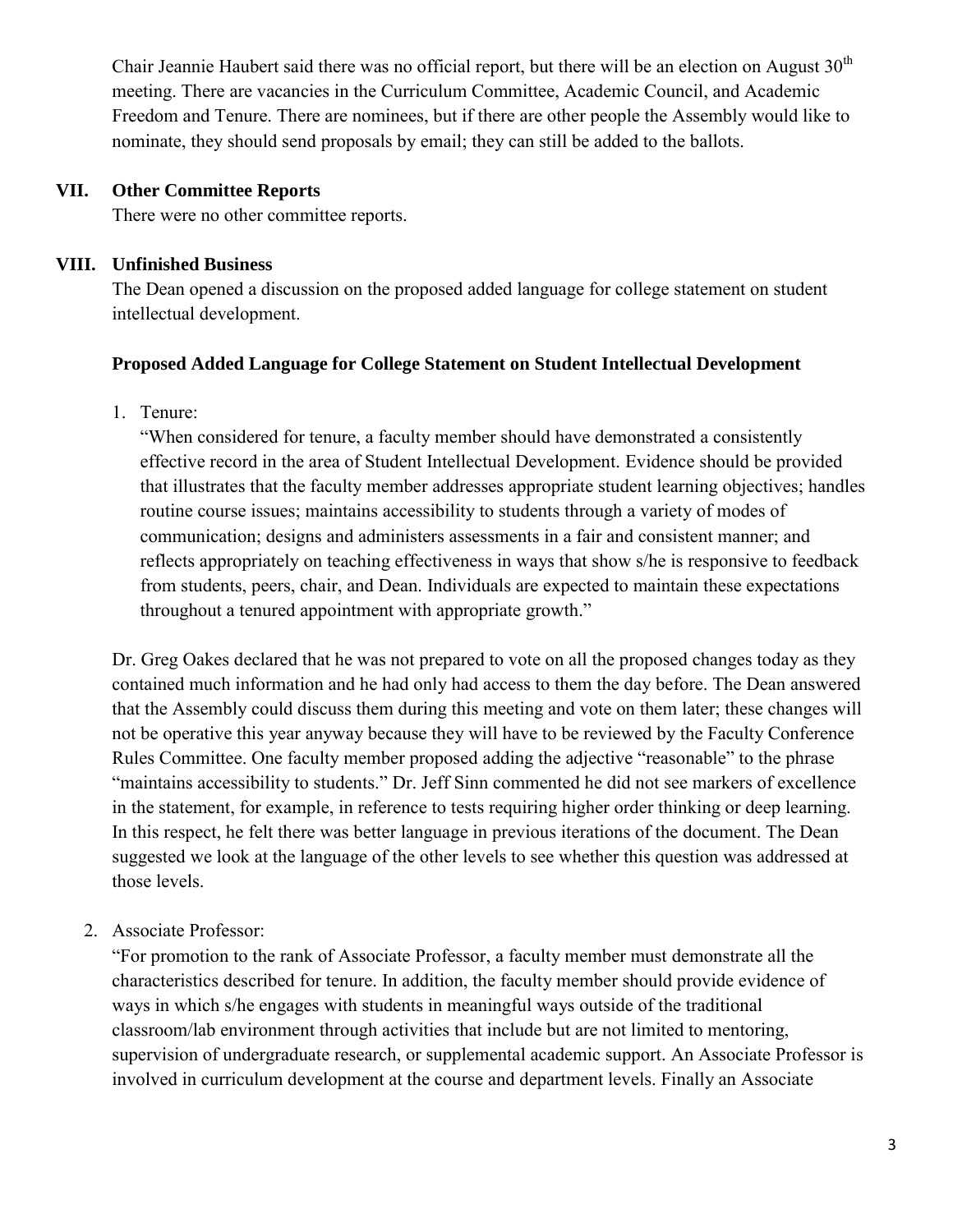Professor maintains a connection to the discipline through professional development and reflective practice."

Dr. Beth Costner commented that there was no specific language of the kind Dr. Sinn had mentioned, and if the members of the Assembly felt this should be reviewed, it could be done. Dr. Janice Chism further brought up the question of the high numbers of students in some classes, which made it even more important that there should be more of a focus on teaching in the statement. Dr. Bird said the phrase "graduate student research" should be included in the statement. Questions arose about the phrase "outside of the traditional classroom," which some felt made undergraduate research type activities outside the classroom a requirement for promotion to this rank, while leaving in-class undergraduate research out of the equation when it came to promotion. Dr. Costner highlighted the phrase "but are not limited to" and mentioned several activities that could be categorized as mentoring (job mentoring, academic mentoring, etc.), as well as supplemental academic support (work with a student who is struggling, retention efforts, etc.). She further clarified that leaving out graduate research was an oversight and would be fixed. Someone pointed out "mentoring" as a problematic term. The Dean suggested the Assembly come up with a list of suggestions to be sent back to the committee and the redrafted documents be circulated before the next meeting. Dr. Sinn and Dr. Lipscomb brought back the question of the focus on teaching activities, which should be better articulated in the statement given the time-consuming nature of such activities. Dr. Mitchell remarked that the first part of the statement referred to what one needs to do to get promoted while the latter part seemed to be about what one would have to do once one got promoted, and asked for the statement to be revised for clarity. The Dean asked whether the comments by Dr. Sinn and others reflected the group's thinking, namely when it came to the language about teaching and about inside/outside classroom activities, and the Assembly answered affirmatively. Dr. Lipscomb suggested adding the phrase "may include" in some of the requirements to allow for more flexibility, and Dr. Koster said she would like to see a notion of "best practices" added to the statements.

#### 3. Professor:

"For promotion to the rank of Professor, a faculty member must demonstrate that the basic expectations for Student Intellectual Development described for Associate Professor have been maintained. Further, evidence of creative approaches, instructional renewal, and continuous personal exploration should be provided. A Professor is an individual who is respected among peers, maintains positive environments that promote student learning and development in and out of the classroom, and serves as a mentor for new faculty as they develop strategies to engage students. Finally, a Professor is recognized as a leader in Student Intellectual Development through work on and/or off campus."

There were questions about how to document "respect" as well as on the imprecision of terms such as "peers." Dr. Disney pointed out that the current language included terms as "maturity" and "leadership," and one could ask the same questions about these. She and Dr. Haubert gave examples of how these and other qualities can be documented. Again, Dr. Sinn said that the markers in the statement did not access the quality of the teaching and testing. Someone suggested we link Student Intellectual development to University Learning Competence, using the latter to document the former. A comment was made on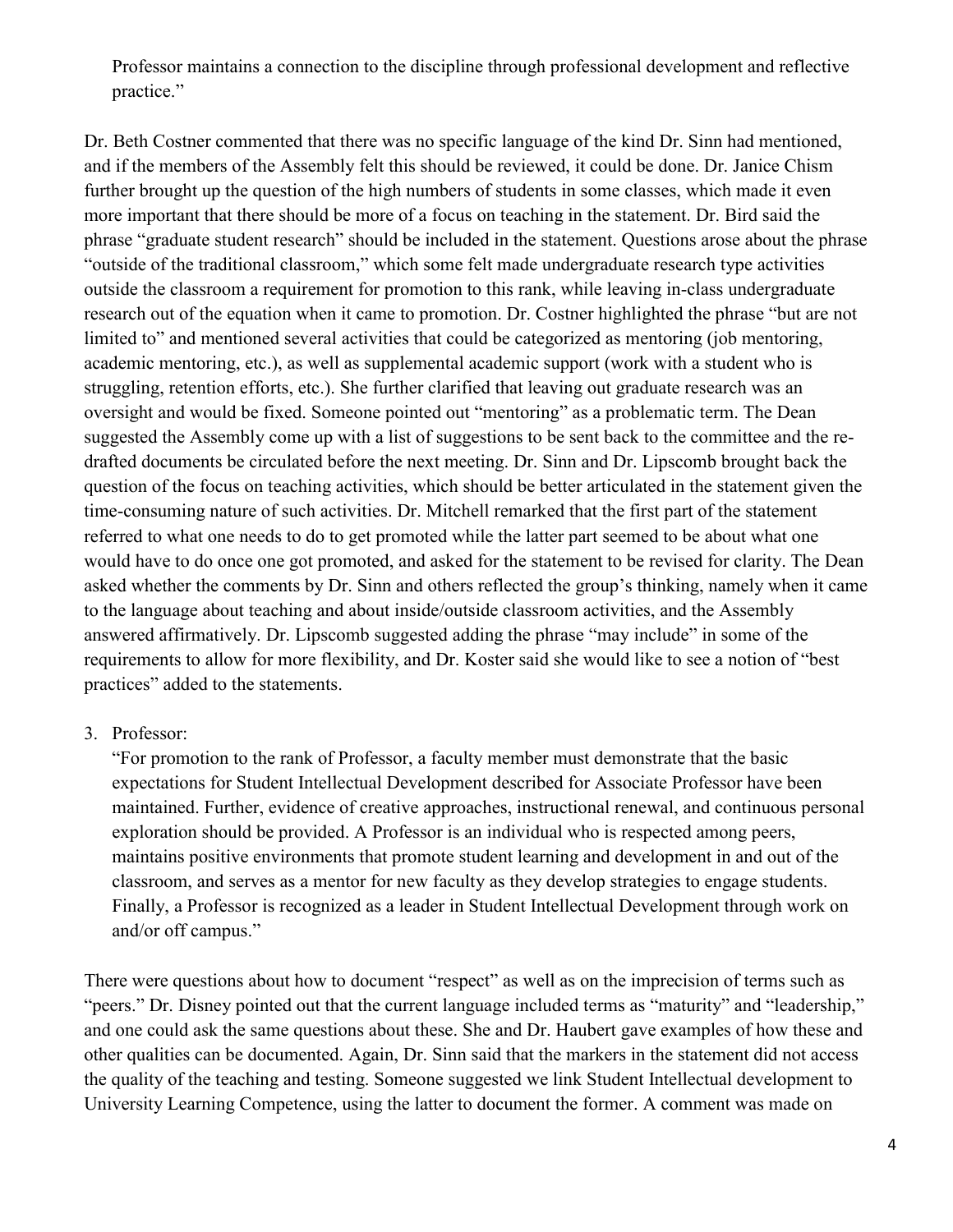"personal exploration," rather than "professional exploration." Dr. Adolphus Belk warned against too strict definitions, which might be too limiting, as circumstances change over time.

#### **Clarification for Scholarly Activity**

1. The phrase "faculty members must identify the most appropriate single category for reporting" was taken out; mentoring is now allowed to be counted as Student Intellectual Development and the product of that mentoring (presentation, poster, conference paper, etc.) can be categorized as scholarly activity; also, any language that differentiates student co-authorship from any other type of co-authorship was taken out.

Questions arose about "product" and more questions were raised about co-authorship. Dr. Costner said that the point had been to remove students from the statement completely. Whether there was a coauthor at all, student or otherwise, would not be important to the way the activity would be viewed. Dr. Disney added that if there was co-authoring, whether with a colleague or a student, it would be the faculty member's responsibility to make clear what type of collaboration it had been. To the remark by Dr. Lipscomb that the different types of products resulting from research need to be classified more rigorously when it comes to scholarship, it was replied that the proposed language was an attempt to clarify precisely those points: while prior language made it difficult to classify research done with a student as scholarship, classification now depends on the quality of the product rather than whether it was co-authored with a student.

#### 2. Priorities

The previous Priority I statement ("presentations that reach a significant audience, which have undergone a stringent, refereed selection process by experts and produced a scholarly product that marks a significant contribution to the field") was removed and is now addressed in the latter part of the statement for Priority II ("Presentations, performances, exhibitions, clinics, workshops or symposia in significant professional contexts that include an opportunity for scholarly exchange. When presentations undergo a stringent, refereed selection process by experts and produce a scholarly product that makes a significant contribution to the field they may qualify as Priority One scholarship. The burden of proof for the latter qualification lies with the faculty member.").

The previous Priority II statement ("Co-authored publications or presentations with a student or students in significant professional contexts outside of the classroom where students are the primary audience and that include an opportunity for scholarly exchange. ") was integrated in the first part of the current Priority II statement, which covers this situation without giving the unintended impression that the co-presenter determines priority level.

The prior Priority III statement ("Co-authored publications or presentations with a student or students in contexts outside of the classroom where students are the primary audience and that include an opportunity for scholarly exchange.") was replaced by "Publications or presentations in contexts outside of the classroom where students are the primary audience and that include an opportunity for scholarly exchange."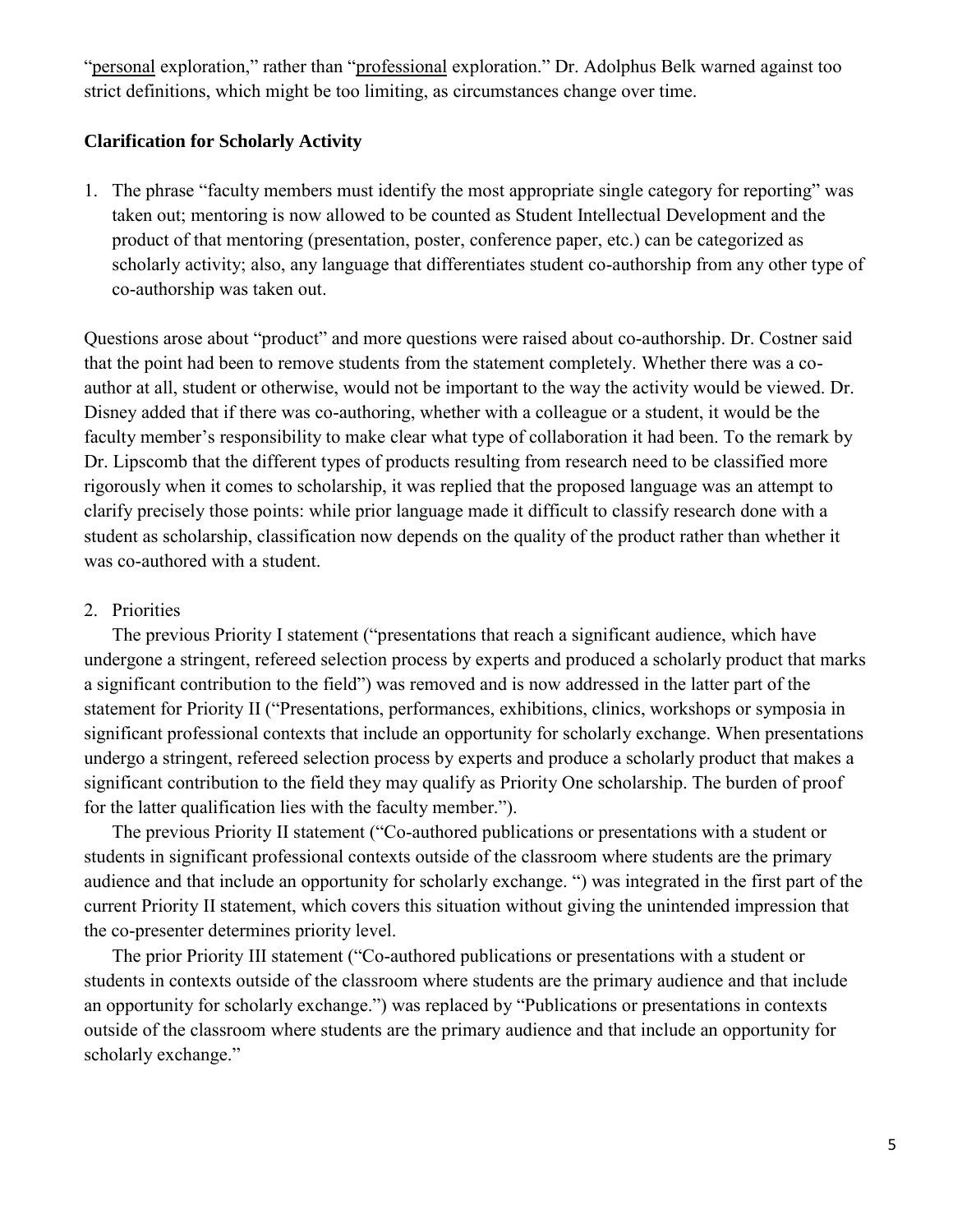The Dean asked if these changes made the statements clearer and clarified that most presentations are Priority II; only in a very small number of cases, when there is a peer-review process to get on the program, can the argument be made that it is a Priority I presentation. Someone added that, in order to reach that level, there should also be evidence that the presentation contributed to new knowledge in the field.

3. Descriptions by Rank

Professor: Prior language read: "The candidate must have achieved a mature record of scholarly excellence and earned a measure of national or equally significant recognition in the discipline of specialization, while demonstrating the four primary qualities of scholarly activity." The proposed changes now read: "The candidate must have achieved a mature record of scholarly excellence and earned significant professional recognition in the discipline/profession, while demonstrating the four primary qualities of scholarly activity."

Dr. John Bird said he understood the fear faculty had of the word "national", but that liked the aspiration implicit in it.

The Dean asked the assembly whether discussion on the next item, "Professional Stewardship," should be suspended at this point so we could continue with the agenda. The assembly agreed. She thanked the assembly for the excellent comments.

#### **IX. New Business**

There was no new business.

#### **X. Announcements**

Dr. Pullano announced that this year all freshmen must have mid-semester grades; he reminded us that there are freshmen in all classes. Mid-semester grading opens Monday, Sept 30 and closes Sunday, Oct. 6. Under any other announcements, Dr. Disney announced that Dr. Lipscomb had been elected Chair of the Committee of University Priorities and she had been elected Chair of the Committee on University Life. Previous members of these committees had asked her to ask the faculty members to participate in the democratic process by informing these committees of their concerns. Dr. Lipscomb would like to be sent emails with concerns and questions (which will remain anonymous), to serve as the voice of the faculty. Dr. Leslie Bickford announced she is the new director of the Office of National Competitive Awards, and made suggestions as to ways in which we can guide students to this Office. The Dean mentioned the Academic Success Center: three quarters of the courses the Center offers tutoring in are Arts and Sciences courses. Kathryn Wilson passed around Academic Success Center cards.

#### **XI. Dean's remarks**

The Dean thanked the Assembly for the work done in this meeting and expressed her thanks to Dr. Peter Judge, as well as to departmental and faculty members, who had made her feel very welcome. She then introduced Associate Dean Dr. Beth Costner; Student Services Director Dr. Adria Belk; Administrative Specialist Joan Vandersloot; the new Graduate Assistants; Assistant to the Dean for